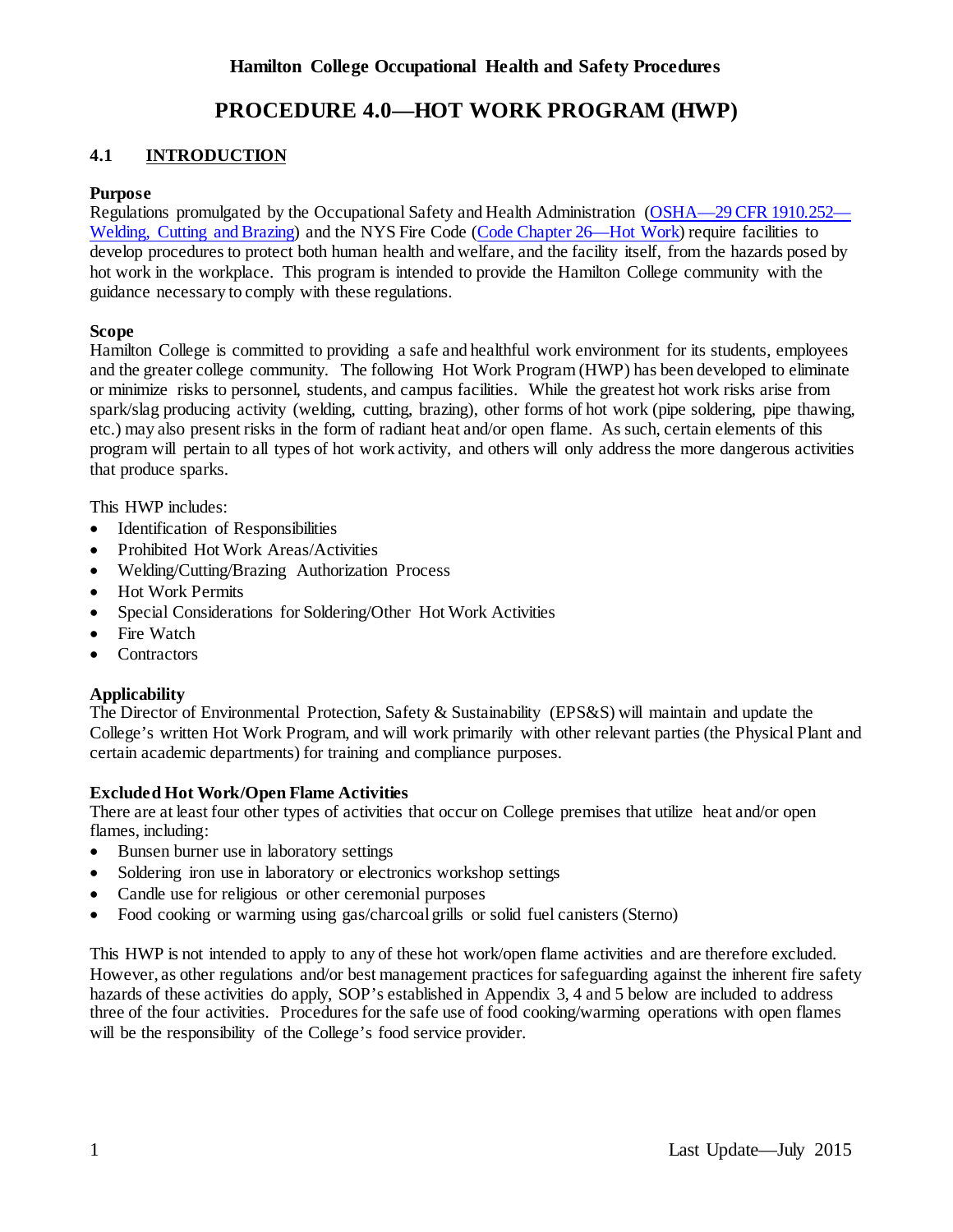# **4.2 RESPONSIBILITIES**

### **Management (Officers, Department Directors, Academic Chairs)**

Hamilton College management shall recognize its overall responsibility for the safe conduct of cutting/welding/brazing activities on campus, and shall:

- Establish areas where cutting/welding/brazing may be performed safely and other areas where additional procedures for cutting/welding/brazing are required.
- Designate those responsible for authorizing cutting/welding/brazing activities in areas where safety procedures are required.
- Require adequate training for employees/personnel involved in performing and/or supervising cutting/welding/brazing activities.
- Advise all contractors about flammable materials and/or hazardous conditions of which they may not be aware.
- Extend certain provisions of this procedure to activities other than cutting/welding/brazing, such as soldering, pipe-thawing, etc.

#### **Department Supervisors**

Physical Plant supervisory personnel and certain academic department personnel who supervise other employees or students involved in hot work have primary responsibility in implementing this HWP in areas under their supervision. These employees are generally considered to be "Permit Authorizing Individuals" (PAI's). They are specifically responsible for ensuring:

- Personnel (including students) performing hot work use safe and approved equipment, and that they are adequately trained on such equipment.
- Appropriate safety/fire protection/extinguishing equipment is available for all hot work personnel.
- Combustible/flammable materials are adequately protected from ignition sources associated with hot work.
- Authorizing "Hot Work Permits" via HWP Form-2 below.
- Ensuring fire watch personnel and procedures are properly established.

# **Hot Work Operators**

Regular College employees engaged in hot work are referred to as "Hot Work Operators" (HWO's). In some cases, HWO's and PAI's may be on in the same, if the individual has supervisory authority over others. HWO's are responsible for:

- Assessing potential risks/hazards associated with hot work activities before they occur via the "Pre-Hot Work Check", HWP Form-1 below.
- Getting approval from their supervisor via an authorized Hot Work Permit before beginning any such hot work that requires one.
- Performing hot work activities only when and where conditions are safe to do so, and continuing hot work so long as conditions are unchanged from those under which approval was granted.

#### **Restricted Hot Work Operators**

Students engaged in hot work are referred to as "Restricted Hot Work Operators" (RHWO's). RHWO's are only allowed to engage in qualifying hot work under the presence and direct supervision of a PAI, since the PAI will also often also act as fire watch.

# **4.3 PROHIBITED HOT WORK AREAS/ACTIVITIES**

Hot work may not be performed under the following circumstances:

- In areas not authorized by management (i.e. officers, department directors, academic chairs).
- In buildings with fire safety systems when such protection is impaired.
- In the presence of explosive atmospheres (mixtures of flammable gases/vapors/liquids/dusts in air).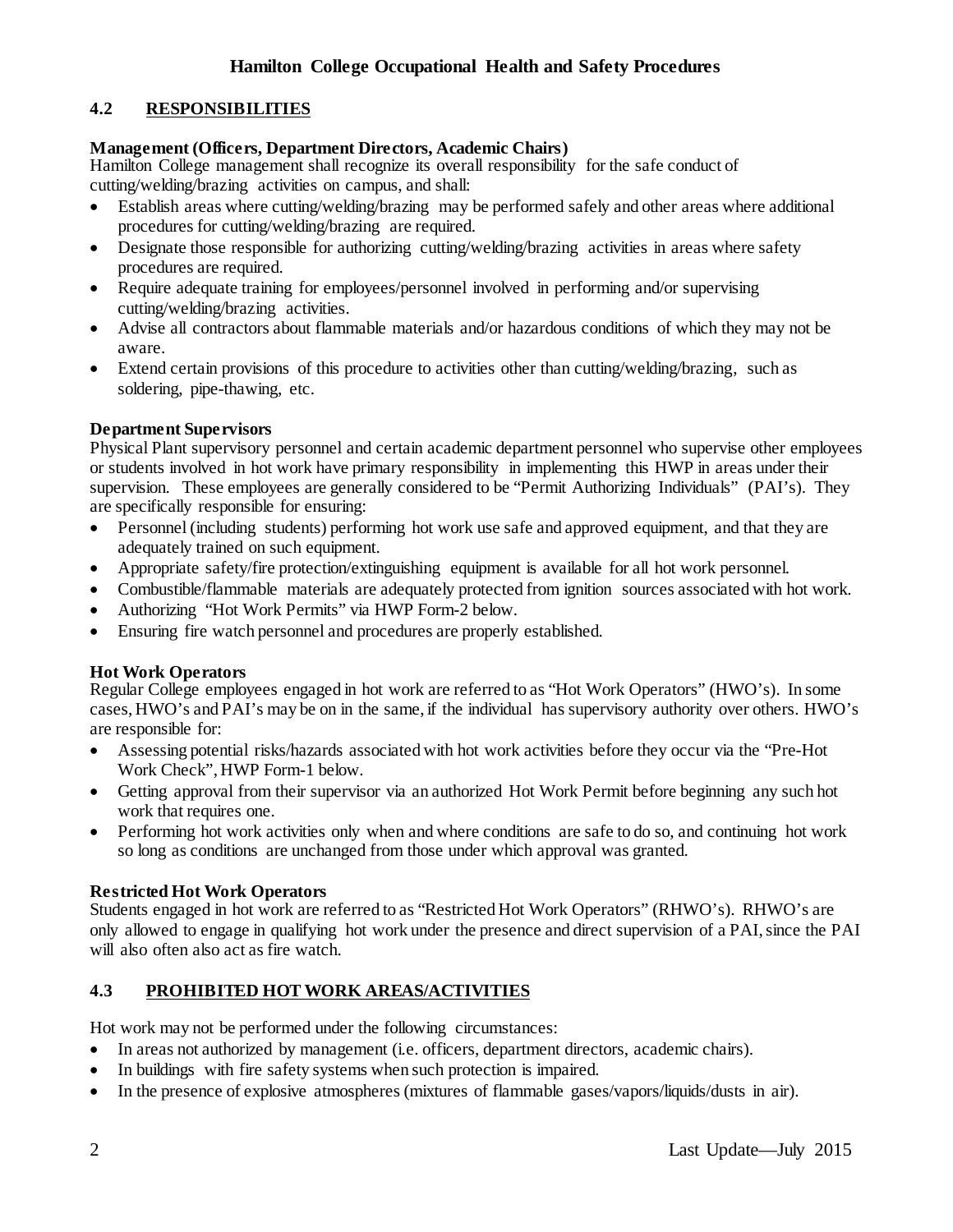- Inside or upon tanks or vessels of any size, or inside confined spaces that have the potential to hold an explosive atmosphere.
- In areas near the storage of large quantities of exposed, readily ignitable materials such as bulk combustibles.

# **4.4 CUTTING/WELDING/BRAZING AUTHORIZATION PROCESS**

The process of authorizing hot work associated with cutting, welding or brazing is dependent upon the criteria established below:

#### **Approved/Designated Hot Work Areas**

Three areas on campus are generally recognized as being specifically designated and/or approved for cutting/welding/brazing, along with other types of hot work. These areas include:

- Physical Plant automotive maintenance garage.
- KTSA Hot Shop Studio (room #116B).
- KTSA Scenic Workshop (room #212).

\*\*Note that outdoor areas where there is no flammable or combustible material within 35 feet of the immediate work area are also generally approved for hot work.

#### **Requirements for Approved/Designated Areas**

All of the requirements or conditions listed below must be verified as having been met by way of the HWO executing section's 1 and 2 of the "Pre-Hot Work Check", included as HWP Form-1 in the appendix below. Criteria against which a hot work activity is assessed for HWP hazards include the following:

- Appreciable combustible material must not be located within 35 feet of the primary hot work area;
	- o While combustible material within the 35 foot clearance area should be relocated during hot work to the greatest extent possible, limited materials may be isolated by means of appropriate shielding or guarding.
- Work floors or surfaces must be of non-combustible construction (concrete), or a suitable non-combustible outdoor environment (soil/stone).
- Floor surfaces (and the entire hot work area in general) should be well maintained from a housekeeping perspective.
- Flammable materials, or empty containers formerly holding flammable materials, must not be stored in the immediate work area.
- Heavy concentrations of dust, or actual/potential explosive atmospheres (from gases, dusts, vapors, liquids) must not be present in the immediate work area.
- Walls and partitions of the approved/designated area must be of non-combustible construction, any holes or openings through those partitions must be tightly covered, shielded or guarded so as to prevent the passage of sparks or slag, and (where metal walls/partitions exist in the hot work area) combustible materials must be adequately relocated on the other side of the wall.
- Mechanical local exhaust ventilation will be provided for all cutting/welding/brazing operations conducted inside buildings, where the room space is less than 10,000 cubic feet and/or the room has ceilings less than 16 feet in height.
- Visible signage reading "Caution—Hot Work In Progress—Stay Clear" shall be conspicuously posted at entrances to the work area to warn others, and flash shielding will be utilized to protect others as needed against UV radiation.
- Safety equipment, including an emergency eye wash, a fire blanket, and properly sized/rated fire extinguishers, will be appropriately staged and maintained in a functional state of readiness.

If all of the conditions above are met, then the hot work is exempt from requiring a Hot Work Permit and fire watch. However if all conditions have not been met, a Hot Work Permit is required, as described below.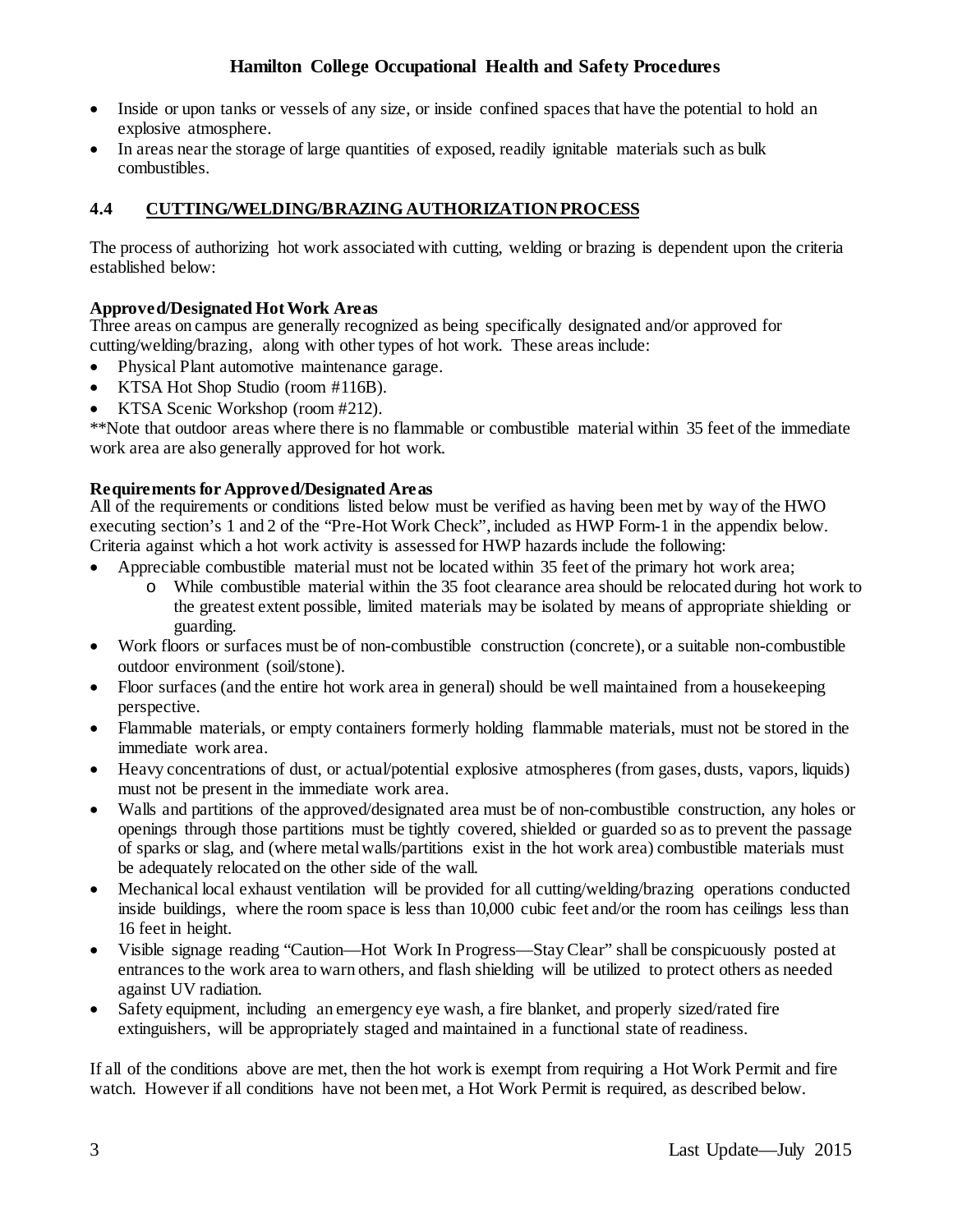#### **Requirements for Non-Approved/Non-Designated Areas**

All other indoor areas on campus, other than the three identified above, where cutting/welding/brazing is to be performed are not considered approved/designated areas. Therefore, both HWP Form-1 (pre-hot work check) and HWP Form-2 (hot work permit) below must be completed and strictly adhered to.

### **4.5 HOT WORK PERMIT REQUIRMENTS**

#### **General Considerations**

The purpose of the Pre-Hot Work Check is to assess occupational and fire safety considerations in advance of planned hot work in a given area, whether it is an approved/designated area or not. But the essential purpose of a Hot Work Permit is to establish suitable additional engineering and administrative control measures for planned hot work when and where existing hazards cannot be fully controlled, as per the following:

- Whenever a HWO completes section's 1 and 2 of the Pre-Hot Work Check and determines that a Hot Work Permit is required, he/she must obtain approval from a PAI to authorize/sign the Hot Work Permit.
- Again, while it is acceptable for the HWO and PAI to be the same person, a single HWO/PAI cannot also perform their own fire watch duties. And since all Hot Work Permits require fire watch, it is necessary for a PAI to authorize all Hot Work Permit activities to ensure safety protocols are being strictly adhered to (including a designated fire watch).
- HWO's authorized by PAI's to perform Hot Work Permitted activities must conform to the criteria and control measures established in the permit, and post the permit at the site where the hot work is being performed.
- Upon termination/completion of the Hot Work Permitted activity, the respective departments are responsible for maintaining a copy of the completed Hot Work Permit (and the Pre-Hot Work Check) for recordkeeping purposes. For example:
	- o Physical Plant hot work documentation should generally be maintained by stapling the completed forms (HWP Form-1 and HWP Form-2) to the work order.
	- o Academic departments should generally maintain files of completed forms (HWP Form-1 and HWP Form-2) with the appropriate supervisor's work area.

# **4.6 SPECIAL CONSIDERATIONS FOR SOLDERING/OTHER HOT WORK ACTIVITIES**

#### **Soldering/Other Hot Work Activities**

Other hot work activities exist that are beyond the scope of the OSHA cutting/welding/brazing standard, but are regulated under the NYS Fire Code hot work standard. These activities include:

- The use of hand-held propane torches for pipe soldering/sweating.
- The use of radiant heat/open flames for pipe thawing or torch-applied roofing systems.
- The use of fixed/bench grinders or hand-held grinders with metallic objects, thereby generating flying sparks.

#### **Requirements for Soldering/Other Hot Work Activities**

Similar to cutting/welding/brazing hot work activities, personnel engaged in other types of hot work are required to assess the occupational and structural hazards posed by the hot work. However, because the risks posed by heat, open flame and grinding are different than those posed by flying sparks and slag from welding, less rigorous Pre-Hot Work Check criteria apply in the determination of whether or not a Hot Work Permit is required. This is done by executing section's 1 and 3 of the Pre-Hot Work Check only, and evaluating the work against the following criteria:

- Combustible materials (boxes, papers, clothing, garbage, etc.) are not stored within the immediate work area (within 3 feet, next to underneath the activity), or any such material within the area has been adequately protected by guarding/shielding.
- Where soldering/other hot work is performed near combustible structural members, those members are adequately free of combustible debris and/or are protected by guarding/shielding.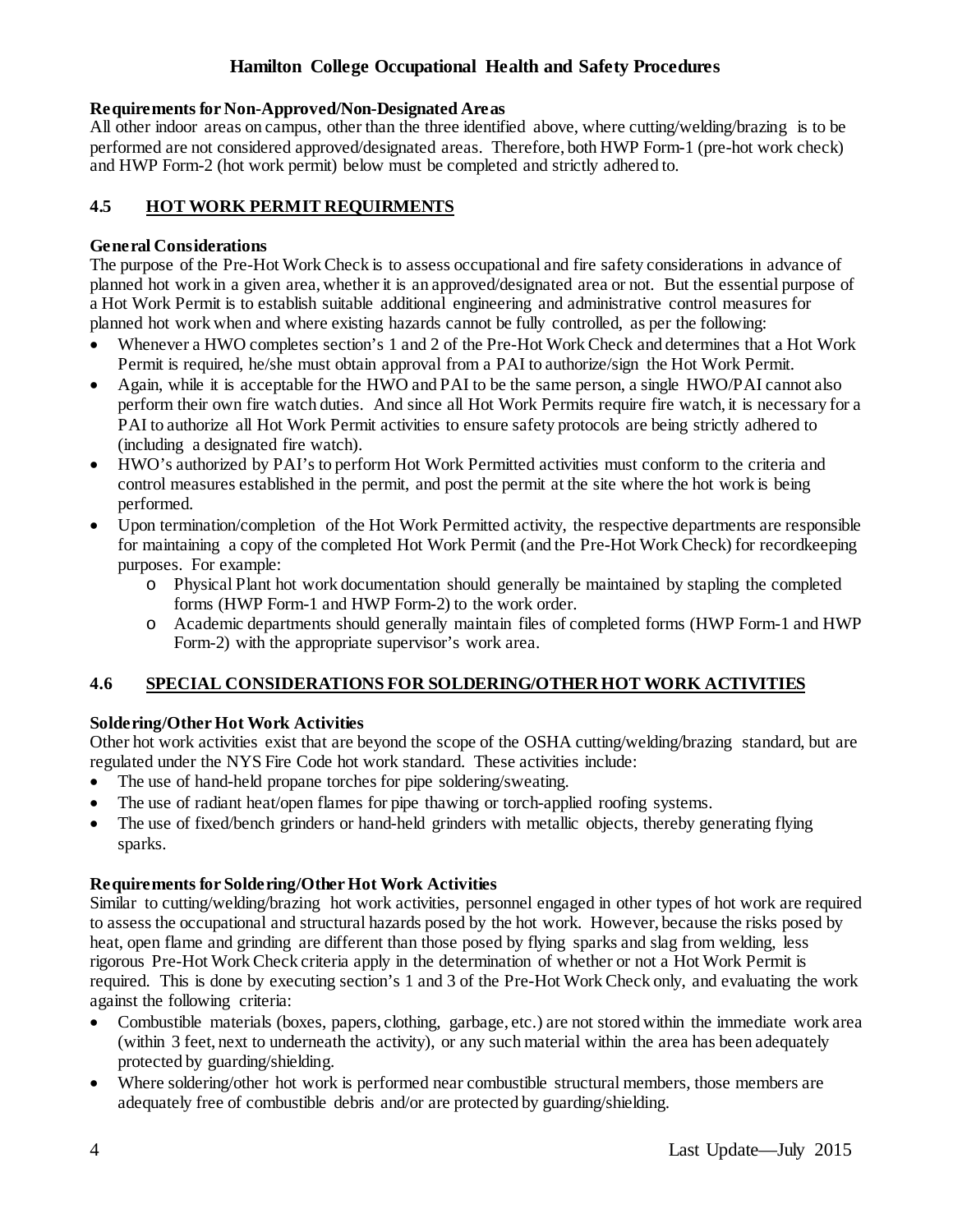• Where soldering/other hot work is performed near flammable/combustible liquids, a 15 foot clearance is observed. Do not perform any hot work in odor associated with fuel storage or natural gas is detectable.

In event the Pre-Hot Work Check for soldering/other hot work does in fact indicate that a Hot Work Permit will still be required, then all other Hot Work Permit criteria shall apply.

# **4.7 FIRE WATCH**

Where and when required by the Hot Work Permit, a fire watch will be posted with the following responsibilities:

- Fire watch personnel shall have fire extinguishing equipment readily available and be trained in its use.
- Fire watch personnel shall be familiar with the facilities and procedures for sounding an alarm and notifying Campus Safety in the event of a fire.
- Fire watch personnel shall watch for fires in all exposed areas, and try to extinguish them only when obviously within the capacity of the equipment available, or otherwise they must sound the alarm immediately and initiate an emergency evacuation.
- Fire watch personnel may have no other assigned duties during the fire watch period, outside of watching and supporting the hot work permitted activity.
- A fire watch shall be maintained for a half-hour or as otherwise necessary after completion of hot work permitted activities to detect and extinguish smoldering fires.
- Generally speaking, Restricted Hot Work Operators/RHWO's (students) may not be solely assigned fire watch duties, as regular/fire extinguisher trained College employees should fulfill this role. However, if a hot work permitted activity is occurring in an academic studio/workshop under the direct supervision of a PAI, multiple fire watchers may be assigned. In this scenario, a student RHWO may be assigned as primary fire watch, and the PAI may be the secondary fire watch.

# **4.8 CONTRACTORS**

When on-site contractors are required to engage in qualifying hot work, they will either use this HWP or their own HWP so long as it is at least as stringent as the procedures contained herein.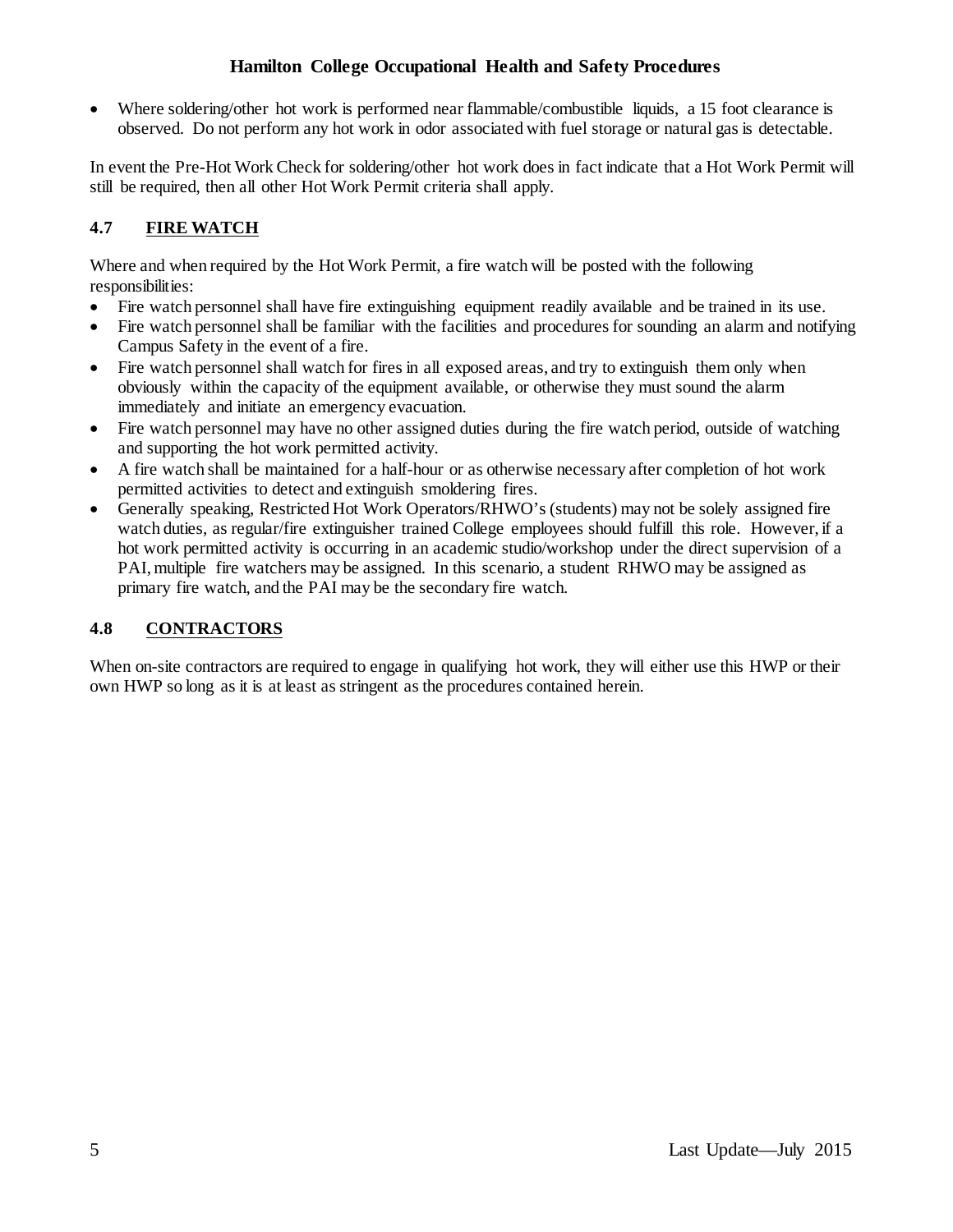# **APPENDIX 1**

| <b>HWP FORM-1 (PRE-HOT WORK CHECK)</b>                                                                                                                                       |                                                |     |                         |                                              |  |  |
|------------------------------------------------------------------------------------------------------------------------------------------------------------------------------|------------------------------------------------|-----|-------------------------|----------------------------------------------|--|--|
| <b>Section 1—Prerequisite Requirements</b>                                                                                                                                   |                                                |     |                         |                                              |  |  |
| 1. Is welding, cutting, brazing, or other hot work to be performed?                                                                                                          | $\Box$ No-hot work permit not                  |     |                         | $\Box$ Yes—continue onto                     |  |  |
|                                                                                                                                                                              | required—stop here.<br>question 2.             |     |                         |                                              |  |  |
| 2. Is equipment to be used in good working order, and properly inspected                                                                                                     | $\Box$ No—do not start work—                   |     |                         | $\Box$ Yes—continue onto                     |  |  |
| or tested as required?                                                                                                                                                       | get equipment fixed.                           |     |                         | question 3.                                  |  |  |
| 3. Have all personnelbeen provided with applicable PPE (gloves, eye                                                                                                          | $\Box$ No-do not start work-                   |     |                         | $\overline{\phantom{a}}$ Yes—continue onto   |  |  |
| protection, shielding, dust mask, etc.)?                                                                                                                                     | get proper equipment.                          |     |                         | question 4.                                  |  |  |
| 4. Is a fully charged, operable and appropriately rated fire extinguisher                                                                                                    | $\overline{\phantom{a}}$ No-do not start work- |     |                         | $\overline{\phantom{a}}$ Yes—continue onto   |  |  |
| available at the site?                                                                                                                                                       | get proper equipment.                          |     |                         | permit determination.                        |  |  |
| <b>Section 2—Hot Work Permit Determination For Cutting/Welding/Brazing Activities</b>                                                                                        |                                                |     |                         |                                              |  |  |
| <b>Condition</b>                                                                                                                                                             |                                                | N/A | <b>Condition</b>        | <b>Condition Not Met-</b>                    |  |  |
|                                                                                                                                                                              |                                                |     | Met                     | <b>Permit Required</b>                       |  |  |
| Combustible materials are not stored within 35 feet of the immediate work area, or they                                                                                      |                                                |     |                         |                                              |  |  |
| are adequately protected by guarding/shielding.                                                                                                                              |                                                |     |                         |                                              |  |  |
| Floors have been swept clean of combustible debris, and if floors themselves are                                                                                             |                                                |     |                         |                                              |  |  |
| combustible, they are adequately protected with shielding or wet methods.                                                                                                    |                                                |     |                         |                                              |  |  |
| Flammable materials/liquids (or containers that once held flammables) are removed                                                                                            |                                                |     |                         |                                              |  |  |
| from the work area (35 feet of clearance).                                                                                                                                   |                                                |     |                         |                                              |  |  |
| Adequate natural or mechanical ventilation is provided.<br>All wall openings, cracks, floor edges, etc., within 35 feet are tightly covered or                               |                                                |     |                         |                                              |  |  |
| otherwise shielded/guarded to prevent the passage of sparks/slag.                                                                                                            |                                                |     |                         |                                              |  |  |
| Where hot work is done near walls/partitions/ceilings that are either combustible, or                                                                                        |                                                |     |                         |                                              |  |  |
| non-combustible yet have combustibles on the other side, adequate precautions have                                                                                           |                                                |     |                         |                                              |  |  |
| been taken including shielding/guarding/relocation.                                                                                                                          |                                                |     |                         |                                              |  |  |
| Where hot work is done near a sprinkler head, a wet rag has been laid over the head for                                                                                      |                                                |     |                         |                                              |  |  |
| the duration of work, and removed when work has been concluded.                                                                                                              |                                                |     |                         |                                              |  |  |
| Special precautions have been taken to avoid accidental operation of automatic fire                                                                                          |                                                |     |                         |                                              |  |  |
| detection systems (isolation, lockout, physical barriers, etc.).                                                                                                             |                                                |     |                         |                                              |  |  |
| Nearby containers, vessels, materials or equipment staged within the hot work area are                                                                                       |                                                |     |                         |                                              |  |  |
| not susceptible to damage by the hot work, and do not present hazards to workers.                                                                                            |                                                |     |                         |                                              |  |  |
| If a permit is required, proceed to bottom of page. If all conditions are either met or not applicable, proceed with                                                         |                                                |     |                         |                                              |  |  |
| welding/cutting/brazing activities without a hot work permit, and sign here:                                                                                                 |                                                |     |                         |                                              |  |  |
| Name:<br>Signature:                                                                                                                                                          |                                                |     | Date:                   |                                              |  |  |
| <b>Section 3-Hot Work Permit Determination For Soldering/Other Activities</b>                                                                                                |                                                |     |                         |                                              |  |  |
| Condition                                                                                                                                                                    |                                                | N/A | Condition<br><b>Met</b> | Condition Not Met-<br><b>Permit Required</b> |  |  |
| No combustible materials (boxes, papers, clothing, etc.) are stored within the immediate                                                                                     |                                                |     |                         |                                              |  |  |
| work area (within 3 feet next to/underneath soldering, or within reach of any grinding                                                                                       |                                                |     |                         |                                              |  |  |
| sparks), or any such material within the immediate work area has been adequately                                                                                             |                                                |     |                         |                                              |  |  |
| protected by guarding/shielding.                                                                                                                                             |                                                |     |                         |                                              |  |  |
| Where soldering/other hot work is performed near combustible structural members,                                                                                             |                                                |     |                         |                                              |  |  |
| those members are adequately free of combustible debris and are adequately protected                                                                                         |                                                |     |                         |                                              |  |  |
| by guarding/shielding.                                                                                                                                                       |                                                |     |                         |                                              |  |  |
| Where soldering/other hot work is performed near flammable/combustible liquids, a 15<br>foot clearance is observed. Do not perform any hot work if odor associated with fuel |                                                |     |                         |                                              |  |  |
| storage or natural gas is detectable.                                                                                                                                        |                                                |     |                         |                                              |  |  |
| If a permit is required, proceed to bottom of page. If all conditions are either met or not applicable, proceed with soldering or                                            |                                                |     |                         |                                              |  |  |
| other hot work activities without a hot work permit, and sign here:                                                                                                          |                                                |     |                         |                                              |  |  |
| Name:<br>Signature:                                                                                                                                                          |                                                |     | Date:                   |                                              |  |  |
| A Hot Work Permit Is Required: Yes □<br>Date:<br>$\bf{No}$ $\Box$                                                                                                            |                                                |     |                         |                                              |  |  |
| Signature:<br>Name:                                                                                                                                                          |                                                |     |                         |                                              |  |  |
| 6                                                                                                                                                                            |                                                |     |                         | Last Update—July 2015                        |  |  |
|                                                                                                                                                                              |                                                |     |                         |                                              |  |  |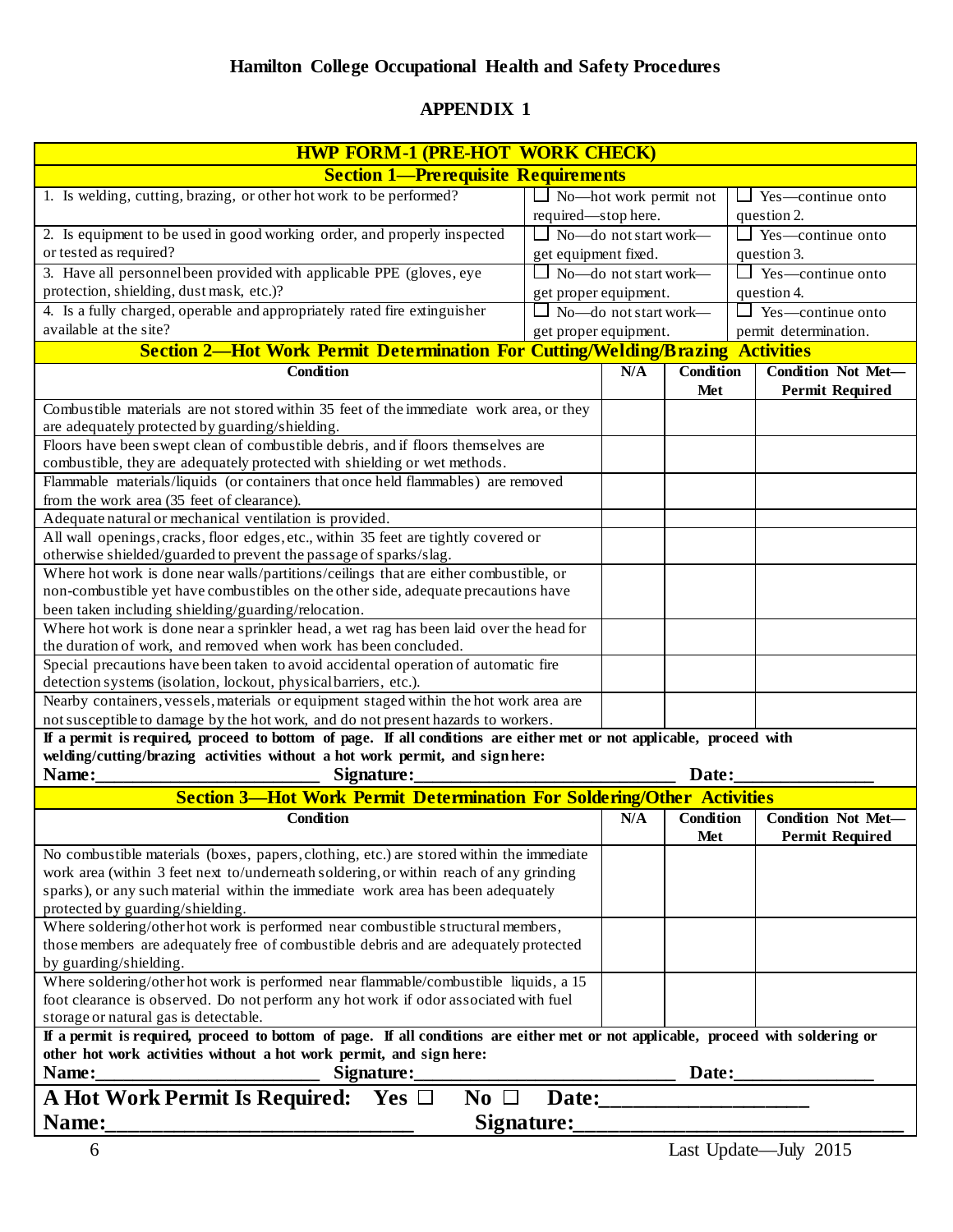# **APPENDIX 2**

| <b>HWP FORM-2 (HOT WORK PERMIT)</b>                                                                                                 |                                                                  |                                                                                              |          |                |            |                |     |  |
|-------------------------------------------------------------------------------------------------------------------------------------|------------------------------------------------------------------|----------------------------------------------------------------------------------------------|----------|----------------|------------|----------------|-----|--|
| <b>Hot Work Permit Basic Information</b>                                                                                            |                                                                  |                                                                                              |          |                |            |                |     |  |
| Permit Issued To:                                                                                                                   |                                                                  | Supervisor Authorizing Work:                                                                 |          |                | Date:      |                |     |  |
|                                                                                                                                     |                                                                  |                                                                                              |          |                |            |                |     |  |
| Building/Room:                                                                                                                      |                                                                  | Area Equipment To Be Used:                                                                   |          |                |            |                |     |  |
|                                                                                                                                     |                                                                  |                                                                                              |          |                |            |                |     |  |
| Special Work To Be Done:                                                                                                            |                                                                  | Date:                                                                                        |          |                | Time:      |                |     |  |
|                                                                                                                                     |                                                                  |                                                                                              | Permit   |                |            |                |     |  |
|                                                                                                                                     |                                                                  |                                                                                              | Duration | Time:<br>Date: |            |                |     |  |
|                                                                                                                                     |                                                                  |                                                                                              |          |                |            |                |     |  |
| <b>Check Appropriate Response</b>                                                                                                   |                                                                  |                                                                                              |          |                | <b>YES</b> | N <sub>O</sub> | N/A |  |
| 1. Have affected personnel been briefed on job safety & requirements?                                                               |                                                                  |                                                                                              |          |                |            |                |     |  |
| 2. Has equipment been properly prepared for this work?                                                                              |                                                                  |                                                                                              |          |                |            |                |     |  |
| 3. Does the hot work affect other nearby/adjacent work or processes?                                                                |                                                                  |                                                                                              |          |                |            |                |     |  |
| 4. Have fire detection and/or suppression systems been isolated? List below. If necessary, be sure to                               |                                                                  |                                                                                              |          |                |            |                |     |  |
| notify Campus Safety if you have to isolate multiple smoke/heat detectors as a part of this process.                                |                                                                  |                                                                                              |          |                |            |                |     |  |
| 5. Is the work area clean and ready for work to begin?                                                                              |                                                                  |                                                                                              |          |                |            |                |     |  |
| 6. Is there a phone nearby in the event of a fire emergency to immediately notify Campus Safety?                                    |                                                                  |                                                                                              |          |                |            |                |     |  |
| 7. Has fire watch been assigned with appropriate equipment? Name(s) below:                                                          |                                                                  |                                                                                              |          |                |            |                |     |  |
|                                                                                                                                     |                                                                  |                                                                                              |          |                |            |                |     |  |
|                                                                                                                                     |                                                                  |                                                                                              |          |                |            |                |     |  |
| Special Work Requirements (list any special/additional precautions taken, especially related to fire detection/suppression system): |                                                                  |                                                                                              |          |                |            |                |     |  |
|                                                                                                                                     |                                                                  |                                                                                              |          |                |            |                |     |  |
|                                                                                                                                     |                                                                  |                                                                                              |          |                |            |                |     |  |
|                                                                                                                                     |                                                                  |                                                                                              |          |                |            |                |     |  |
|                                                                                                                                     |                                                                  | <b>Hot Work Permit Termination Information</b>                                               |          |                |            |                |     |  |
| Job Completed Without Incident?<br>$\mathbf{1}$<br>No<br>Yes                                                                        | Date:                                                            | Date/Time Permit Surrendered:<br>Date/Time Permit Canceled Early:<br>Time:<br>Time:<br>Date: |          |                |            |                |     |  |
|                                                                                                                                     |                                                                  |                                                                                              |          |                |            |                |     |  |
| Any Additional Comments:                                                                                                            |                                                                  |                                                                                              |          |                |            |                |     |  |
|                                                                                                                                     |                                                                  |                                                                                              |          |                |            |                |     |  |
|                                                                                                                                     |                                                                  |                                                                                              |          |                |            |                |     |  |
|                                                                                                                                     |                                                                  |                                                                                              |          |                |            |                |     |  |
|                                                                                                                                     |                                                                  |                                                                                              |          |                |            |                |     |  |
|                                                                                                                                     | <b>Post Hot Work Permit At Worksite For Duration Of Hot Work</b> |                                                                                              |          |                |            |                |     |  |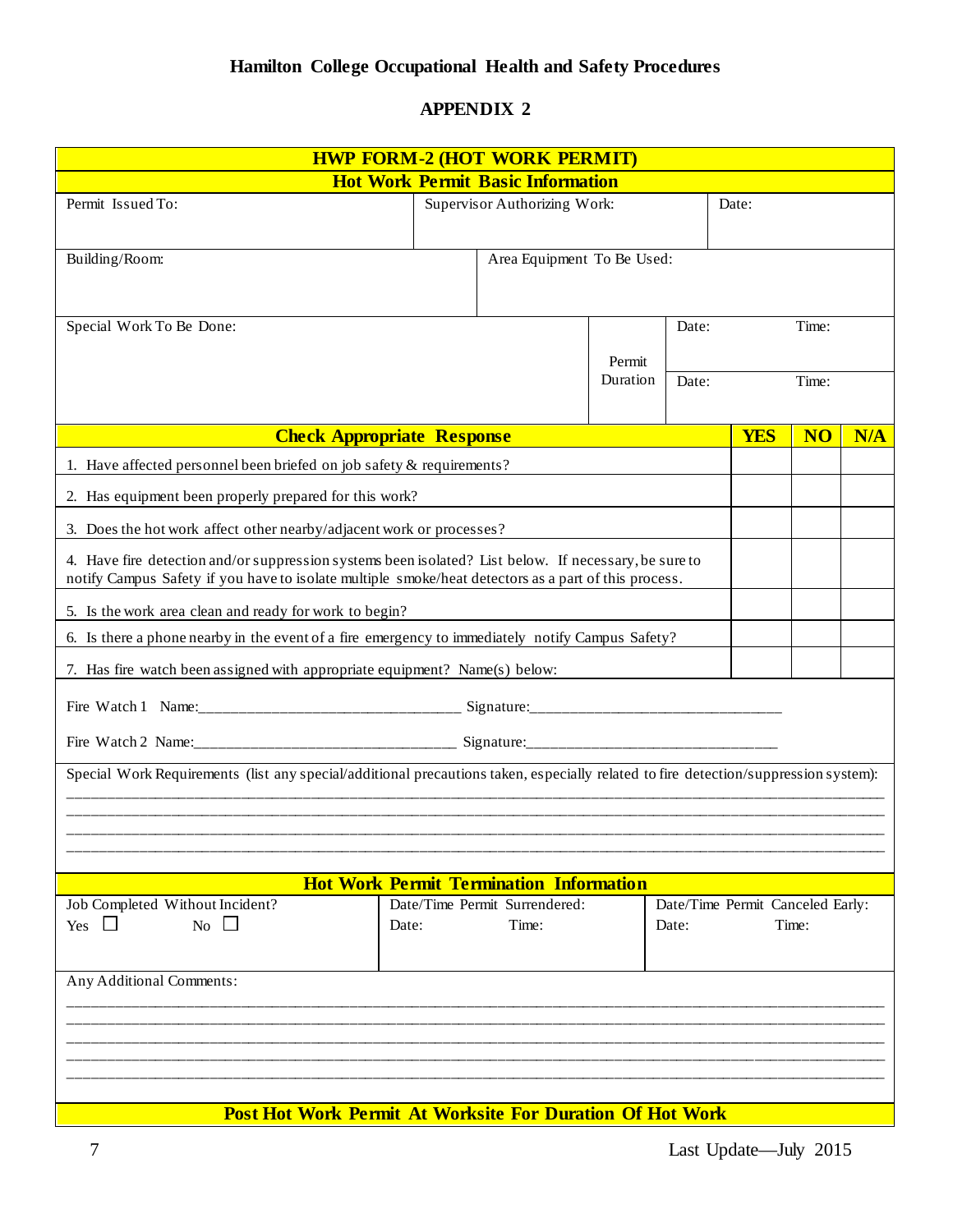# **APPENDIX 3**

#### **Soldering Iron Safety**



The use of soldering irons while performing bench-mounted electronics (or other) soldering in lab/workshop environments is often both a chemical and physical hazard in need of control. Note that the conduct of soldering with hand-held propane torches is not addressed by this SOP, and rather should be managed in full accordance with the College's written "Hot Work Program".

#### **General Soldering Iron Safety Considerations**

- Never touch the element or tip of the soldering iron. They are very hot (about 400<sup>o</sup>C) and will burn.
- Hold wires to be heated with tweezers or clamps.
- Keep the cleaning sponge wet during use.
- Always return the soldering iron to its stand when not in use. Never put it down on your workbench.
- Turn unit off or unplug it when not in use.

| Work Safely with Solder, Flux and Cleaners      | <b>Avoid Toxic Fumes</b>              |                                                                |  |
|-------------------------------------------------|---------------------------------------|----------------------------------------------------------------|--|
| Always wear eye protection (safety glasses) and |                                       | Always work in a well-ventilated area. The smoke formed is     |  |
| 100% cotton garments to cover your arms and     |                                       | mostly from the flux which can be irritating, a sensitizer and |  |
| legs as solder can "spit".                      |                                       | aggravates asthma. Avoid breathing it by keeping your head     |  |
| Always wash your hands with soap and water      | to the side of, not above, your work. |                                                                |  |
| after soldering.                                |                                       | If your benchtop area is equipped with a fume extractor, use   |  |
| Read and understand MSDS's for any materials    | it at all times.                      |                                                                |  |
| you are working with before beginning work.     | Use lead-free solder.                 |                                                                |  |
| <b>Dangers of Lead Exposure</b>                 |                                       |                                                                |  |

- If it is essential to use a lead-based solder, recognize that lead fumes can be inhaled or ingested (through contaminated fingers) during soldering activities, and ventilation engineering controls are necessary.
- Lead can have serious chronic health effects, such as reproductive problems, digestive problems, nerve disorders, memory/concentration problems, and muscle/ joint pain.
- Since lead is a Type 2 PHS, signage like the image to the right is required to be posted in areas where lead soldering takes place (get from Sci Stockroom).
- If you generate any lead solder waste, it must be collected as hazardous waste in a labeled container.



#### **Fire Safety**

- Soldering iron work surfaces must be fire proof or otherwise relatively inflammable.
- Keep work surfaces neat and orderly, and keep all loose combustibles away from your work area. The general rule of thumb is to keep 3 feet of clearance adjacent/above/below your work area free of loose combustibles.
- It is recommended that an ABC fire extinguisher be located in areas where soldering iron work is performed, and that personnel are trained on how to use them. Note that for qualifying "hot work", fire extinguisher staging and training is required.

# **First Aid**

- For minor topical  $(1<sup>st</sup> degree)$  skin burns, cool the affected part under cold water for 15 minutes. Do not use creams or ointments for minor topical skin burns—simply cover with a band-aid from laboratory  $1<sup>st</sup>$  aid kits.
- If the burn covers an area greater than 3 inches across, seek medical attention.
- Be sure to report all injuries to your supervisor, no matter how minor.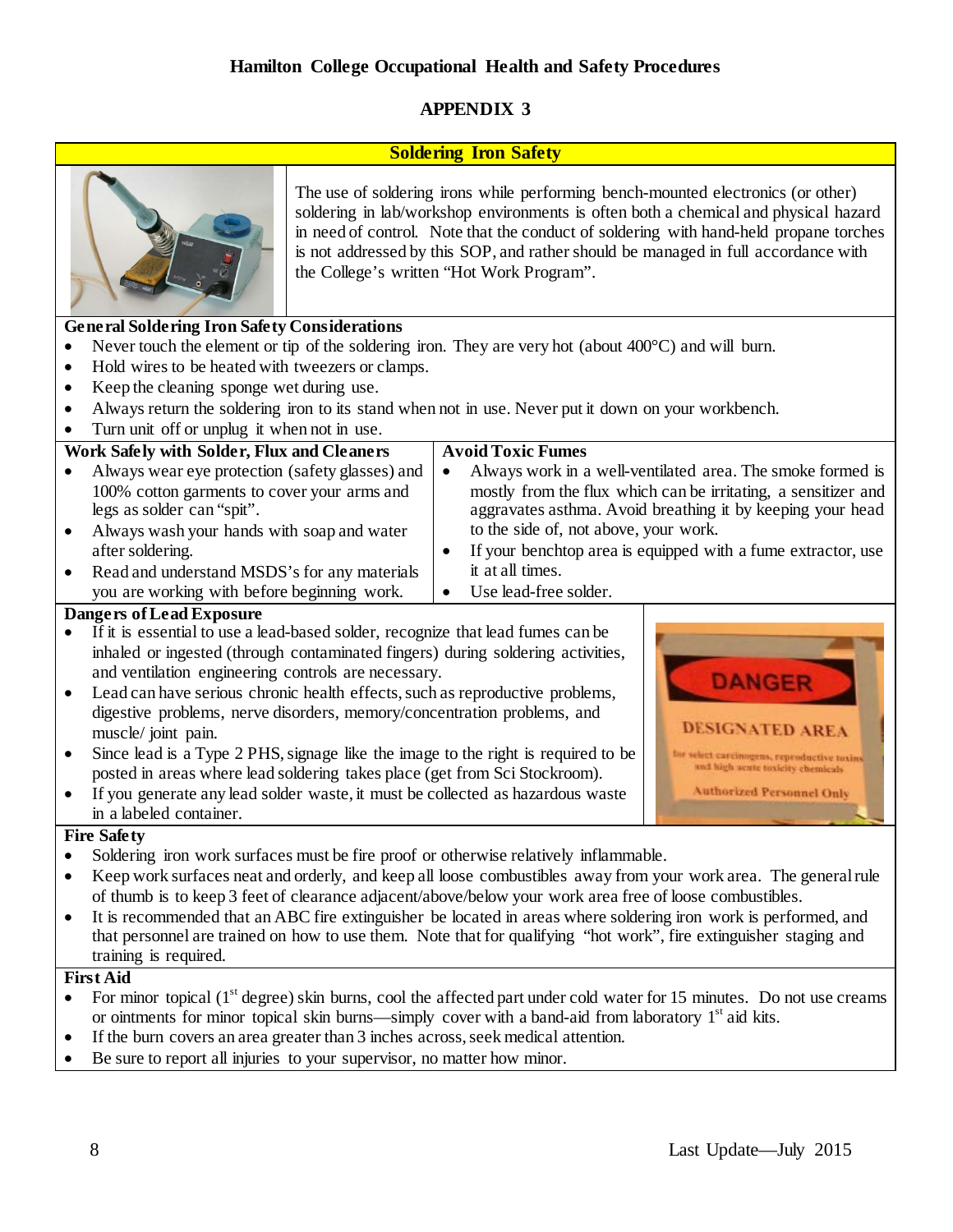# **APPENDIX 4**

#### **Bunsen Burner Safety**



While Bunsen burners are essential tools in laboratory environments for heat generation or sterilization purposes, they also present fire safety hazards. Bunsen burners produce an open flame and burn at high temperatures, and as a result, there is potential for an accident to occur. For the safety of all working in a lab setting, it is important that the following guidelines be observed.

#### **General Bunsen Burner Safety Considerations**

- **Place** the Bunsen burner away from any overhead shelving, equipment or light fixtures by at least 12 inches.
- **Remove** all papers, notebooks, combustible materials and excess chemicals from the immediate work area.
- **Tie-back/restrain** any long hair, dangling jewelry or loose clothing.
- **Inspect** the connecting hose for cracks, holes, pinch points or any other defect before securing it between the gas valve and the burner. **Replace** any hose found to be defective and throw it away.
- **Ensure** all others in your immediate vicinity are aware that a Bunsen burner will be utilized.
- **Utilize** a sparker/igniter with an extended nozzle to light the burner. **Never** use a match.
- **Have** the sparker/igniter available before turning on the gas.
- **Adjust** the flame by turning the collar to regulate air flow and produce an appropriate flame for the experiment (typically a medium blue flame).
- **Never** leave open flames unattended and **never** leave the lab while the burner is on.
- **Shut off** the gas upon completion of the experiment.
- **Ensure** the Bunsen burner and any devices exposed to its heat have been allowed time to cool before handling.
- **Verify** that the gas valve has been closed securely before leaving the lab.

### **PPE & Other Emergency Considerations**

• **Always** wear PPE that's appropriate to your Bunsen burner work. Typically that means a lab coat, indire

#### **PPE Considerations**

**Always** wear PPE that's appropriate to your Bunsen burner work. Typically that means a lab coat, indirectly vented safety goggles and chemical protective nitrile gloves. If you must handle hot items, use thermally protective gloves.



# **Other Emergency Considerations**

- In the event of a Bunsen burner fire, immediately notify all lab personnel and your supervisor, shut off the gas (if you can), notify Campus Safety by the phone or by activating the nearest fire alarm pull station, and initiate an emergency evacuation.
- If you smell an appreciable gas odor, initiate an emergency evacuation and turn off the main gas valve at the lab's yellow safety station as you evacuate.
- In you experience a minor topical  $(1<sup>st</sup>$  degree) skin burn, cool the affected part under cold water for 15 minutes. Do not use creams or ointments for minor topical skin burns—simply cover with a band-aid from a lab 1<sup>st</sup> aid kit.
- If the burn covers an area greater than 3 inches across, seek medical attention.
- Be sure to report all injuries to your supervisor, no matter how minor.